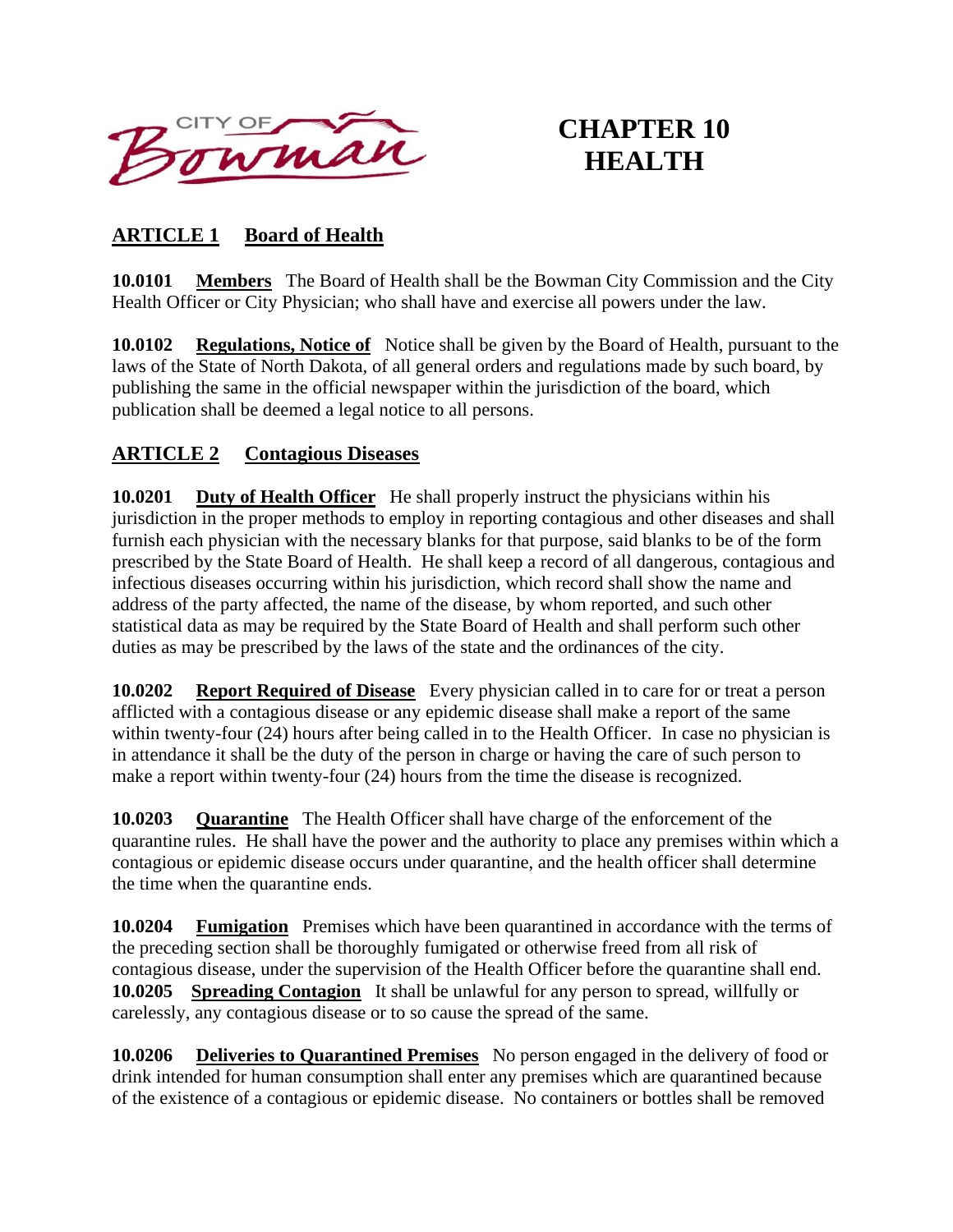from any such premises until the termination of the quarantine and no such container which has been left at such premises during the quarantine shall be placed in use for carrying food or drink until it has been thoroughly sterilized.

**10.0207** Penalty The violation of any of the provisions of this article shall be punishable by a fine of not more than Five Hundred and No/100 Dollars (\$500.00). (Revised 4-03-2001)

## **ARTICLE 3 Garbage, Refuse, Rubbish** - REPEALED FEB 05 – REPLACED BY CHAPTER 7A

# **ARTICLE 4 Dangerous Buildings**

**10.0401 Dangerous Buildings Defined** All buildings or structures which have any or all of the following defects shall be deemed "dangerous buildings."

- 1. Those whose interior walls or other vertical structural members list, lean or buckle to such an extent that a plumb line passing through the center of gravity falls outside of the middle third of its base.
- 2. Those which exclusive of the foundation, show thirty-three percent (33%) or more, damage or deterioration of the supporting member or members, or fifty percent (50%) of damage or deterioration of the non-supporting enclosing or outside walls or covering.
- 3. Those which have improperly distributed loads upon the floors or roofs or in which the same are overloaded, or which have sufficient strength to be reasonable safe for the purpose used.
- 4. Those which have been damaged by fire, wind or other causes so as to have become dangerous to life, safety, morals or the general health and welfare of the occupants or the people of the city.
- 5. Those which have become or are so dilapidated, decayed, unsafe, unsanitary or which so utterly fail to provide the amenities essential to decent living that are unfit for human habitation or are likely to cause sickness or disease so as to work injury to the health, morals, safety or general welfare of those living therein.
- 6. Those having inadequate facilities for egress in case of fire or panic or those having insufficient stairway, elevators, fire escapes or other means of communication.
- 7. Those which have parts thereof which are so attached that they may fall and inure members of the public or property.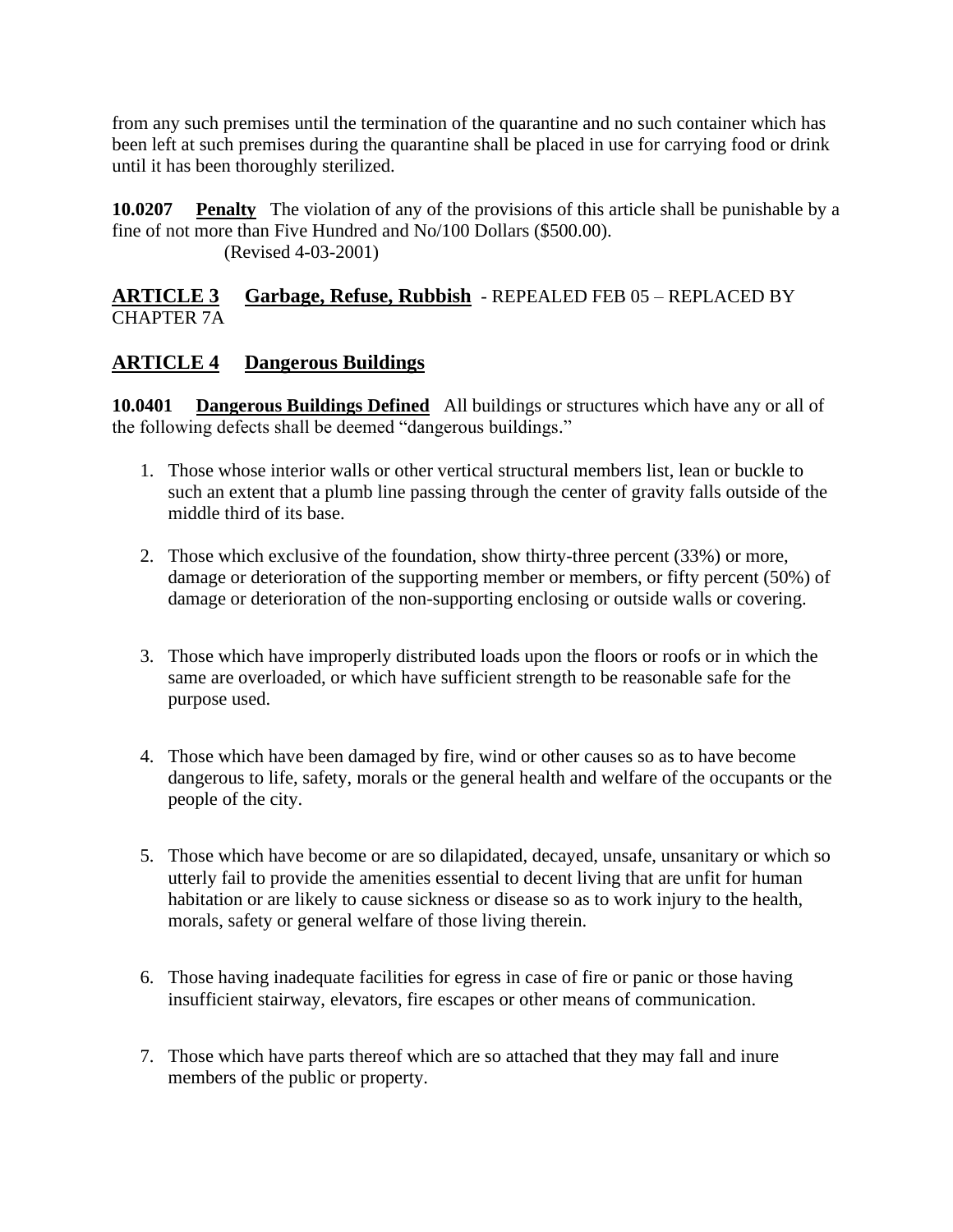- 8. Those which because of their condition are unsafe, unsanitary or dangerous to the health, morals, safety or general welfare of the people of this city.
- 9. Those buildings existing in violation of any provision of the building code, fire prevention code, electrical or plumbing codes or of other ordinances of this city.

**10.0402 Standards for Repair, Vacation or Demolition** The following standards shall be followed in substance by the building inspector and the governing body in ordering repair, vacation or demolition:

- 1. If the "dangerous building" can be reasonable repaired so that it will no longer exist in violation of the terms of this article it shall be ordered repaired.
- 2. If the "dangerous building" is in such condition as to make it dangerous to the health, morals, safety or general welfare of its occupant it shall be ordered to be vacated.
- 3. If any case where a "dangerous building" is fifty percent (50%) damaged or decayed or deteriorate from its original value or structure, it shall demolished, and in all cases where a building cannot be repaired so that it will no longer exist in violation to the terms of this article is shall be demolished. In all cases where a "dangerous building" is a fire hazard existing or erected in violation of the terms of this article or any ordinance of the city or statute of the State of North Dakota, it shall be demolished.
- 4. Any basement of sub-structures that are left after any house has been moved, burned, demolished, or otherwise destroyed shall be deemed condemned and must have all construction materials removed and the remaining hole filled.

**10.0403 Dangerous Buildings – Nuisances** All "dangerous buildings" within the terms of Section 10.0401 of this article are hereby declared to be public nuisances and shall be repaired, vacated or demolished as hereinbefore and hereinafter provided.

#### **10.0404 Duties of Safety Inspector**

- 1. Inspect or cause to be inspected semi-annually, all public buildings, schools, halls, churches, theaters, hotels, tenements, commercial, manufacturing or loft buildings for the purpose of determining whether any conditions exist which render such places a "dangerous building" within the terms of Section 10.0401 of this article.
- 2. Inspect any building, wall or structure about which complaints are filed by any person to the effect that a building, wall or structure is or may be existing in violation of this article.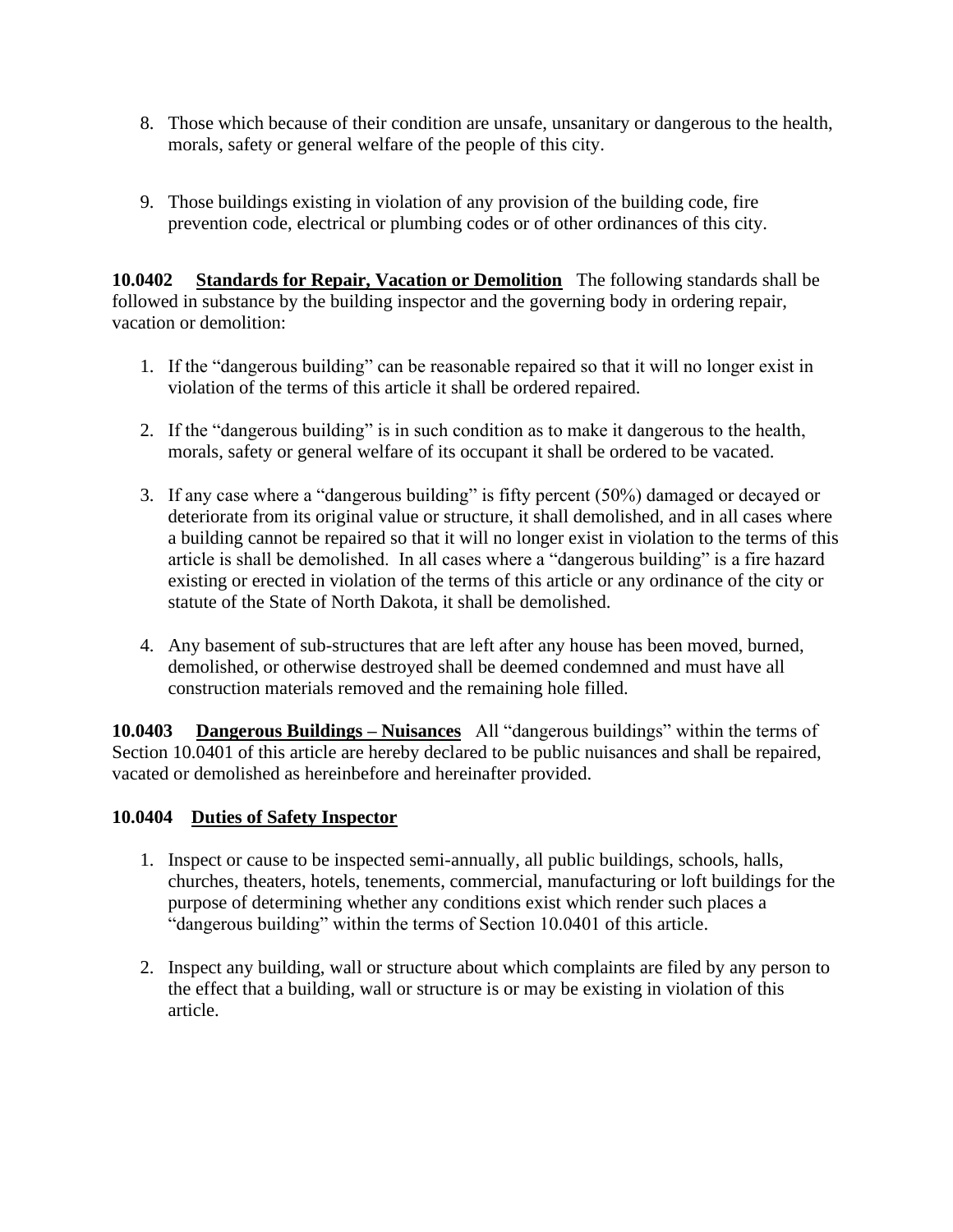- 3. Inspect any building, wall or structure reported (as hereinafter provided for) by the Fire or Police Departments of this city as probably existing in violation of the terms of this article.
- 4. Notify in writing the owner, occupant, lessee, mortgagee and all other persons having an interest in said building, as shown by the records in the office of the Register of Deeds of the County of Bowman, of any building found by him to be a "dangerous building" within the standards set forth in Section 10.0401 of this article that: (a) the owner must vacate, or repair, or demolish said building in accordance with the terms of the notice and this article; (b) the owner or occupant must vacate said building or may have it repaired in accordance with the notice and remain in possession.

Provided, that any person notified under this subsection to repair, vacate, or demolish any building shall be given such reasonable time, not exceeding thirty (30) days as may be necessary to do , or have done, the work or act required by the notice provided for herein.

- 5. Set forth in the notice provided for in subsection 4 hereof, a description of the building, or structure deemed unsafe, a statement of the particulars which make the building or structure a "dangerous building" and an order requiring the same to be put in such condition as to comply with the terms of this ordinance within such length of time, not exceeding thirty (30) days, as is reasonable.
- 6. Report to the City Commission any noncompliance with the "notice" provided for in subsection 4 and 5 hereof.
- 7. Appear at all hearings conducted by the Bowman City Commission and testify as to the conditions of "dangerous buildings".
- 8. Place a notice on all "dangerous buildings" reading as follows: "This building has been found to be a dangerous building by the Building Inspector. This notice is to remain on this building until it is repaired, vacated, or demolished in accordance with the notice which has been given the owner, occupant, lessee or mortgagee of this building and all other persons having an interest in said building as shown by the records of the Register of Deeds of the County of Bowman. It is unlawful to remove this notice until such notice is complied with."

#### (Revised 4-03-2001)

#### **10.0405 Duties of the Bowman City Commissioners** the Bowman City Commission shall:

1. Upon receipt of a report of the Safety Inspector as provided for in Section 10.0404, subsection 6 hereof, give written notice to the owner, occupant, mortgagee, lessee and all other person having an interest in said building as shown by the records of the Register of Deeds of the County of Bowman, to appear before it on the date specified in the notice to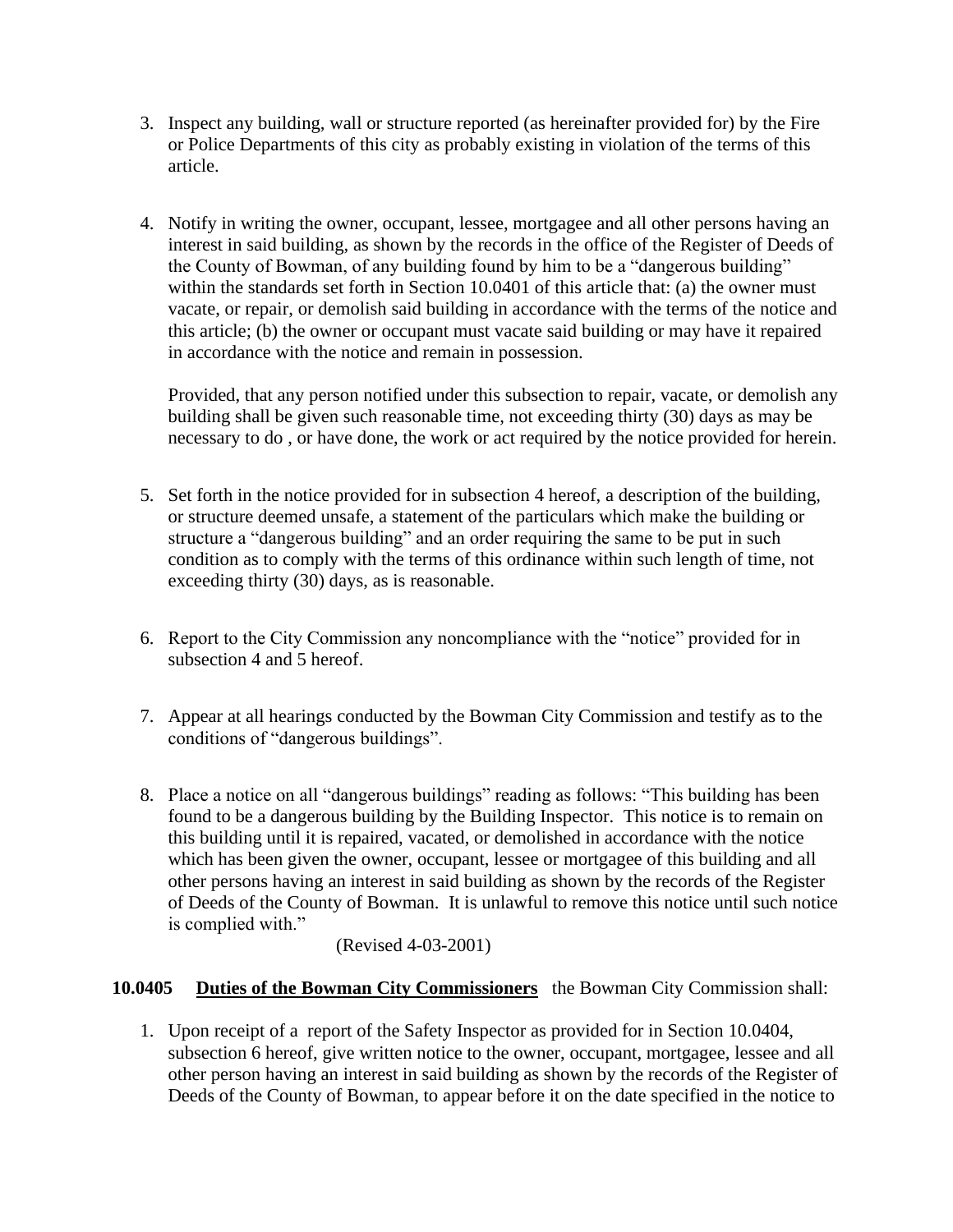show cause why the building or structure reported to be a "dangerous building" should not be repaired, vacated or demolished in accordance with the statement of particulars set forth in the Building Inspector's notice provided herein Section 10.0404, subsection 5.

- 2. Hold a hearing and hear such testimony as the Building Inspector or the owner, occupant, mortgagee, lessee or any other person having an interest in said building as shown by the records of the Register of Deeds of the County of Bowman shall offer relative to the "dangerous building".
- 3. Make written findings of fact from the testimony offered pursuant to subsection 2 as to whether or not the building in question is a "dangerous building" within the terms of section 10.0401 hereof.
- 4. Issue and order based upon findings of fact made pursuant to subsection 3 commanding the owner, occupant, mortgagee, lessee and all other persons having and interest in said building as shown by the records of the Register of Deeds of the County of Bowman to repair, vacate or demolish any building found to be a "dangerous building" within the terms of this article and provided that any person so notified, except the owners, shall have the privilege of either vacating or repairing said "dangerous building".

**10.0406 Failure to Comply with Decision of the Commission** If the owner, occupant, mortgagee or lessee fails to comply with the order of the Commission or fails to appear to the District Court within thirty (30) days as provided herein, the city through its officers and employees shall cause such building or structure to be repaired, vacated or demolished as ordered by the Commission and shall cause the costs of such repair, vacation or demolition to be charged against the land on which said building existed by special tax against the land upon which said building stands or did stand or to be recovered in a suit at law against the owner.

**10.0407 Violations – Penalty for Disregarding Notices or Orders** The owner of any "dangerous building" who shall fail to comply with any notice to order to repair, vacate or demolish said building given by any person authorized by this article to give such notice or order shall be guilty of an infraction and upon conviction thereof shall be fined not exceeding Five Hundred and No/100 Dollars (\$500.00) for each offense and every day subsequent to such notice in which the said owner shall fail to comply with any notice or order as above stated shall be deemed a separate offense.

The occupant or lessee in possession who fails to comply with any notice to vacate or who fails to repair said building in accordance with any notice given as provided for in this article shall be guilty of an infraction and upon conviction thereof shall be fined not exceeding Five Hundred and No/100 Dollars (\$500.00) for each offense and every day subsequent to such notice in which the said occupant or lessee shall fail to comply with any notice or order as above stated, shall be deemed a separate offense.

Any person removing the notice provided for in Section 10.0404, subsection 8 thereof shall be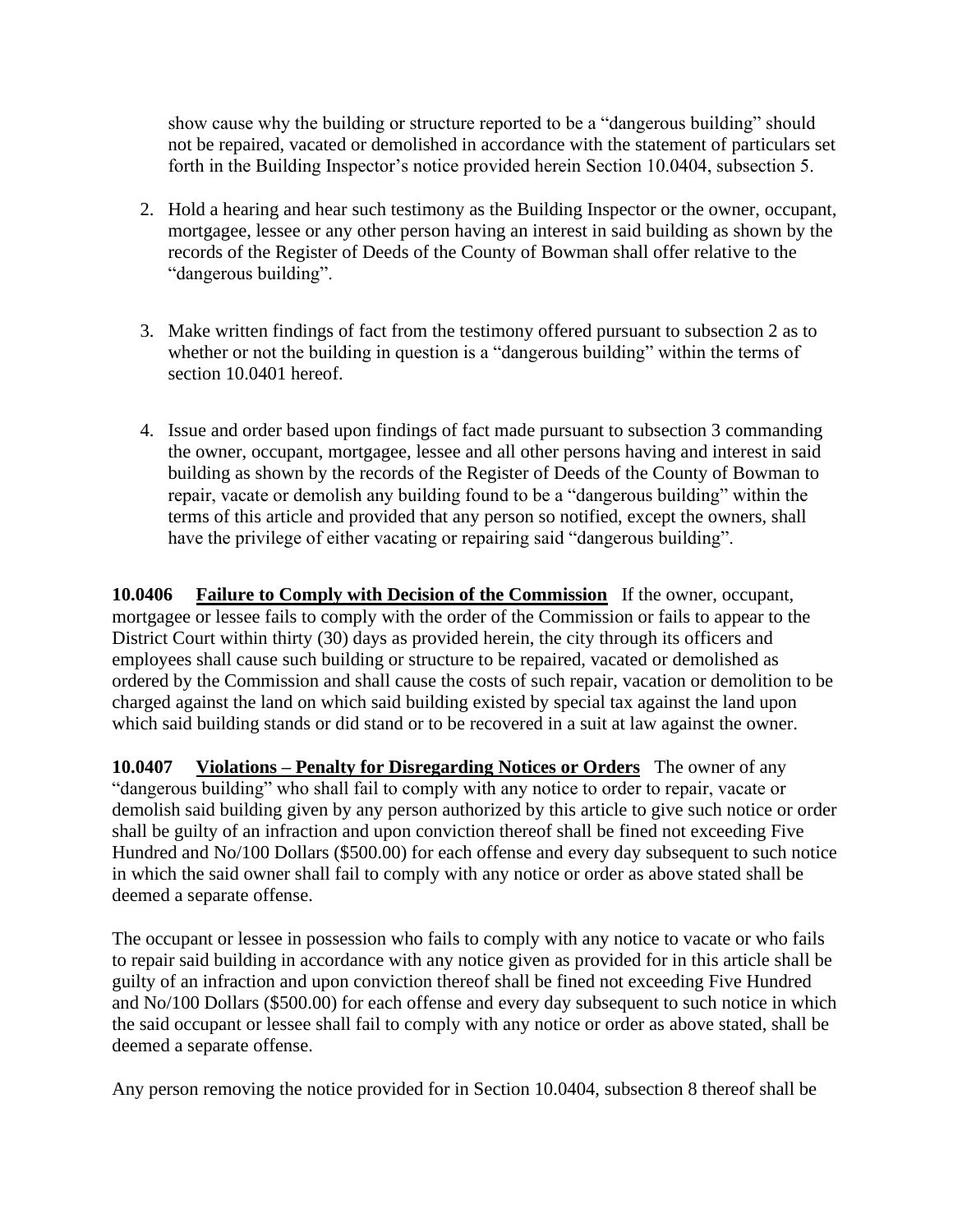guilty of an infraction and upon conviction shall be fined not exceeding Five Hundred and No/100 Dollars (\$500.00) for each offense. (Revised 4-03-2001)

# **10.0408 Duties of the City Attorney** The City Attorney shall:

- 1. Prosecute all persons failing to comply with the terms of the notices provided for herein Section 10.0404, subsections 4 and 5 and the order provided for in Section 10.0405, subsection 4.
- 2. Appear at all hearings before the Bowman City Commission in regard to "dangerous buildings".
- 3. Take such other legal action as is necessary to carry out the terms and provisions of this article.

**10.0409 Where Owner Absent from the City** In cases, except emergency cases, where the owner, occupant, lessee or mortgagee is absent from the city, all notice or orders provided for herein shall be sent by registered or certified mail to the owner, occupant, mortgagee, lessee and all other persons having an interest in said building as shown by the land records of the Register of Deeds of the County of Bowman to the last known address of each, and a copy of such notice shall be posted in a conspicuous place on the "dangerous building" to which it relates. Such mailing and posting shall be deemed adequate service.

**10.0410 Duties of Fire, Police and Health Departments** All employees of the Fire, Police and Health Departments shall make written reports to the Safety Inspector of all buildings or structures which are, may be, or are suspected to be "dangerous buildings" as herein defined.

**10.0411 Appeal** The governing body shall serve upon the owner, occupant, mortgagee, lessee and all other persons having an interest in any such building so ordered repaired, vacated or demolished, a copy of its order, such notice to be served upon such owner, occupant, mortgagee or lessee shall thereafter have thirty (30) days from the date of the service of such order upon him in which to appeal from such order to the District Court of Bowman County, North Dakota, or to take such other legal steps to enjoin the enforcement of such order as he may deem proper.

# **ARTICLE 5 Anhydrous Ammonia Ordinance**

**10.0501 Purpose** The purpose of this Ordinance is to prevent, reduce or eliminate the risk of harm to the public health, safety and general welfare of the persons throughout the City of Bowman by restricting and prohibiting the storage and parking of anhydrous ammonia within the City of Bowman, in order to prevent injury or the threat of injury to residents or others throughout the City.

**10.0502 Storage and Parking of Anhydrous Ammonia Tanks** It shall be unlawful for any person, firm, corporation or other entity to store or park anhydrous ammonia upon any street,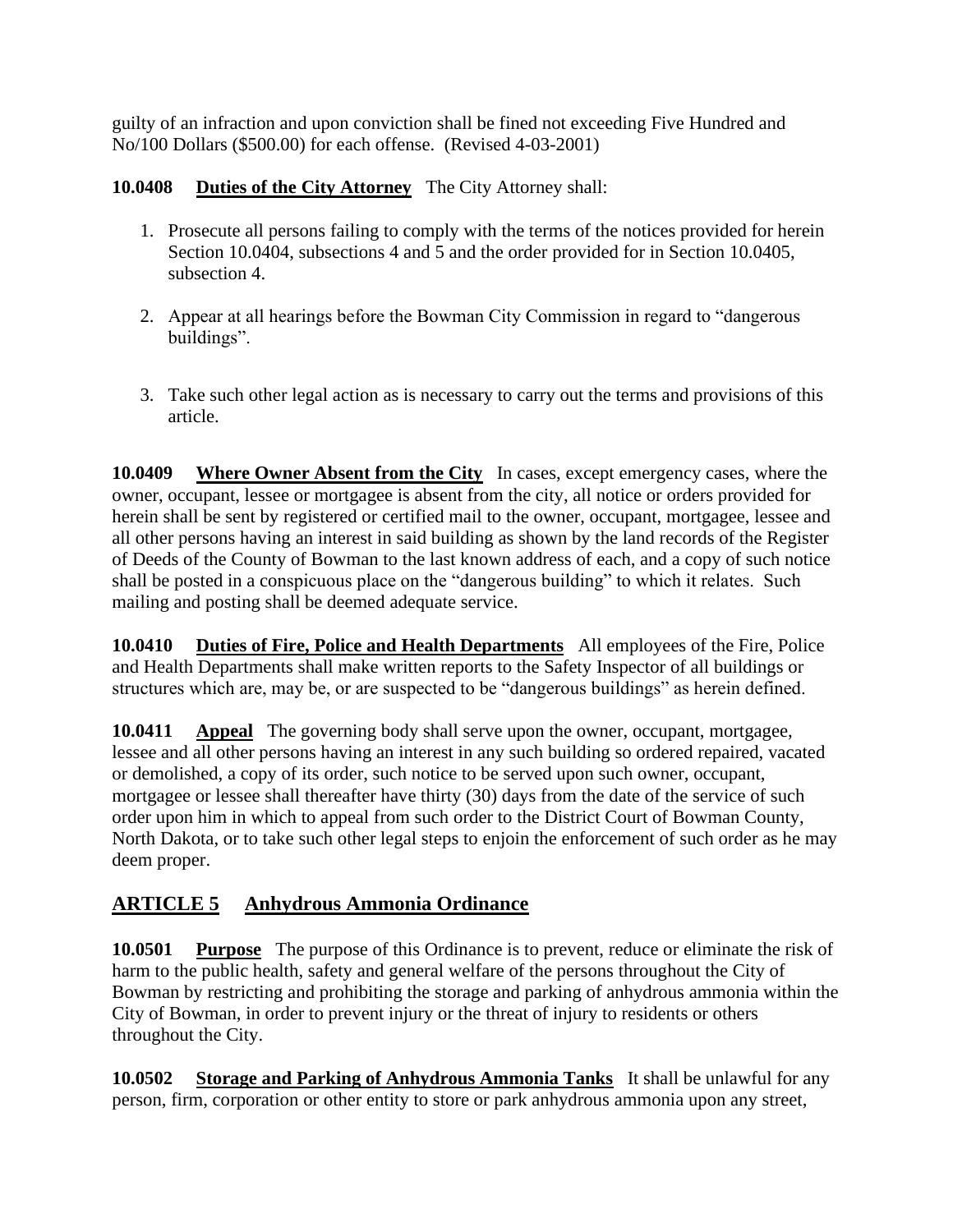avenue, road, alley or any other public right-of-ways in the City of Bowman. This shall include all private or public properties within the corporate city limits of Bowman.

**10.0503 Removal of Anhydrous Ammonia from Residential Properties** It any vehicle, trailer or semi-trailer is found in violation of provisions of this article, the fire chief or any law enforcement officer shall require the owner, operator or lessee of the trailer to remove it immediately. If such removal is not accomplished on the order of any such officer, it may be accomplished by such officer by any reasonable means.

**10.0504 Penalty for Violation** Any person, firm or corporation violating the terms or provisions of this article shall upon conviction in Bowman Municipal Court, be punished by a fine of not to exceed five hundred dollars (\$500.00) and not less than twenty-five dollars  $($25.00).$ 

# **APPENDIX 10-1**

#### IN THE MATTER OF "DANGEROUS BUILDINGS" LOCATED AT BOWMAN, NORTH DAKOTA UNDER ARTICLE 4, CHAPTER TEN

## NOTICE OF HEARING

You are hereby notified that the Safety Inspector of Bowman, North Dakota, has filed with the Bowman City Commission a report that you have not complied with a Notice and Order issued by him that buildings located at \_\_\_\_\_\_\_\_\_\_\_\_\_\_\_\_\_\_\_\_\_\_\_\_\_\_\_ were dangerous buildings and were to be demolished by you prior to \_\_\_\_\_\_\_\_, 20\_\_\_.

You are further notified to appear before the Bowman City Commission at \_\_\_\_\_\_\_\_ on the day of  $\qquad \qquad$ ,  $20$ , at the hour of  $\qquad$  o'clock  $\qquad$ .M.,to show cause, if any you have, why said building reported to be a "dangerous building" should not be demolished in accordance with the statement of particulars set forth in the Safety Inspector's Notice.

Dated \_\_\_\_\_\_\_\_\_\_, 20\_\_\_.

\_\_\_\_\_\_\_\_\_\_\_\_\_\_\_\_\_\_\_\_\_\_\_\_\_\_\_\_

#### THE CITY OF BOWMAN, NORTH DAKOTA

 $By \_\_$ 

President

ATTEST:

City Auditor.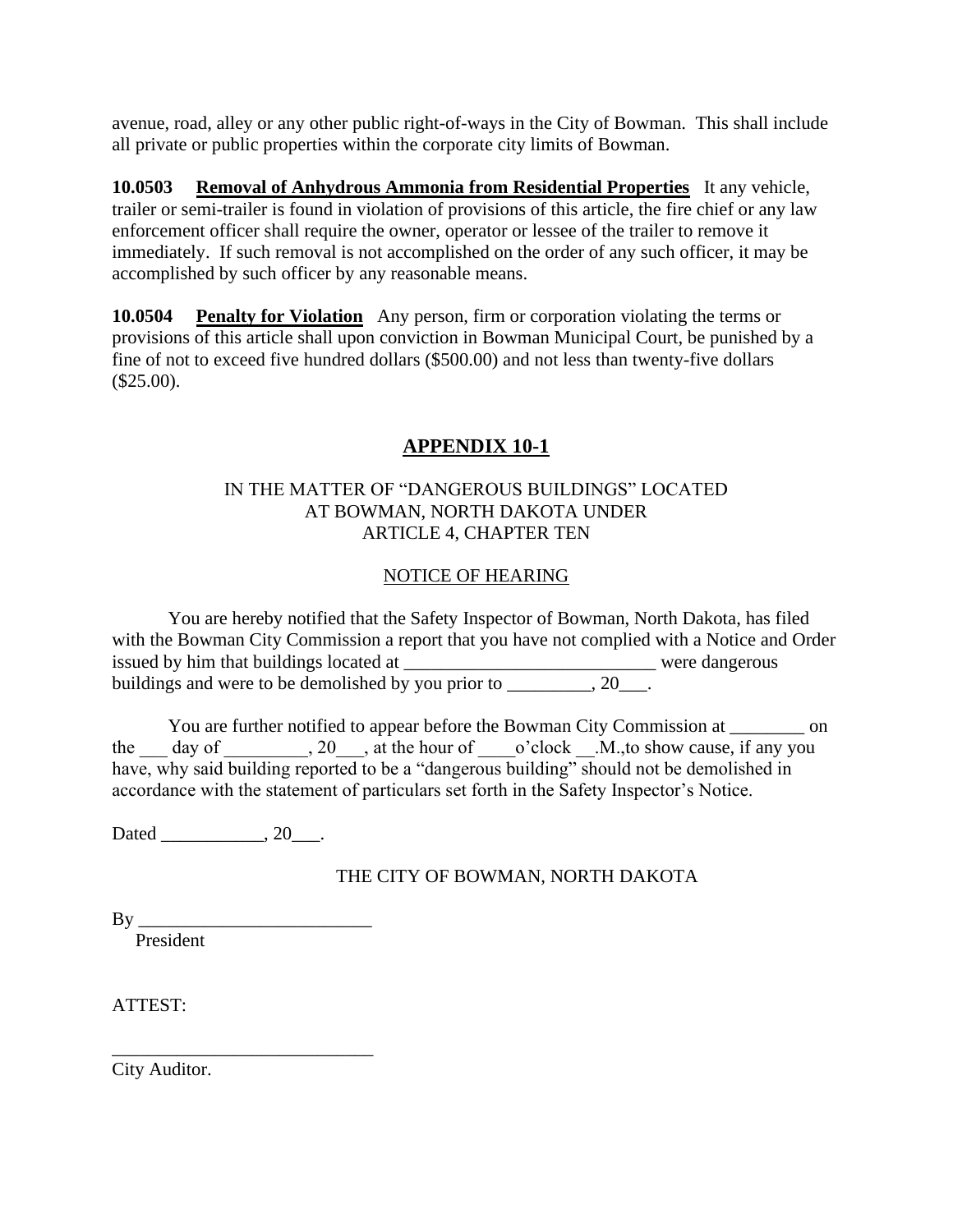#### **APPENDIX 10-2**

#### IN THE MATTER OF A "DANGEROUS BUILDING" LOCATED ON \_\_\_\_\_\_\_\_\_\_\_\_\_\_\_\_\_\_\_\_\_\_\_\_\_\_\_\_\_\_\_\_\_

#### TO THE CITY OF BOWMAN, NORTH DAKOTA WITH AN ADDRESS OF: \_\_\_\_\_\_\_\_\_\_\_\_\_\_\_\_\_\_\_\_\_\_\_\_\_\_\_\_\_\_\_\_\_\_, BOWMAN, ND

#### **NOTICE AND ORDER**

You are hereby notified that the undersigned, Safety Inspector of the City of Bowman, North Dakota, acting pursuant to Article 4, Chapter 10 of the Ordinances of the City of Bowman, has made an inspection of the following described building in which you are, or appear to be, interested:

\_\_\_\_\_\_\_\_\_\_\_\_\_\_\_\_\_\_\_\_\_\_\_\_\_\_\_\_\_\_\_\_\_\_\_\_\_\_\_\_\_\_\_\_\_\_\_\_\_\_\_\_\_\_\_\_\_\_\_\_\_\_\_\_\_\_\_\_\_\_\_\_\_\_\_\_\_\_

You are further notified that the undersigned, Safety Inspector, deems the foregoing described building to be dangerous within the meaning of Section 10.0401 of said Ordinances of the City of Bowman, in the following particulars:

\_\_\_\_\_\_\_\_\_\_\_\_\_\_\_\_\_\_\_\_\_\_\_\_\_\_\_\_\_\_\_\_\_\_\_\_\_\_\_\_\_\_\_\_\_\_\_\_\_\_\_\_\_\_\_\_\_\_\_\_\_\_\_\_\_\_\_\_\_\_\_\_\_\_\_\_\_\_ \_\_\_\_\_\_\_\_\_\_\_\_\_\_\_\_\_\_\_\_\_\_\_\_\_\_\_\_\_\_\_\_\_\_\_\_\_\_\_\_\_\_\_\_\_\_\_\_\_\_\_\_\_\_\_\_\_\_\_\_\_\_\_\_\_\_\_\_\_\_\_\_\_\_\_\_\_\_

\_\_\_\_\_\_\_\_\_\_\_\_\_\_\_\_\_\_\_\_\_\_\_\_\_\_\_\_\_\_\_\_\_\_\_\_\_\_\_\_\_\_\_\_\_\_\_\_\_\_\_\_\_\_\_\_\_\_\_\_\_\_\_\_\_\_\_\_\_\_\_\_\_\_\_\_\_\_

#### YOU ARE THEREFORE ORDERED TO:

the said building on or before this  $\_\_\_\_$  day of  $\_\_\_\_$ , 20 $\_\_\_$ .

\_\_\_\_\_\_\_\_\_\_\_\_\_\_\_\_\_\_\_\_\_\_\_\_\_\_\_\_\_\_\_\_\_\_\_\_\_\_\_\_\_\_\_\_\_\_\_\_\_\_\_\_\_\_\_\_\_\_\_\_\_\_\_\_\_\_\_\_\_\_\_\_\_\_\_\_\_\_

Safety Inspector

\_\_\_\_\_\_\_\_\_\_\_\_\_\_\_\_\_\_\_\_\_\_\_  $\overline{\phantom{a}}$  , and the set of the set of the set of the set of the set of the set of the set of the set of the set of the set of the set of the set of the set of the set of the set of the set of the set of the set of the s \_\_\_\_\_\_\_\_\_\_\_\_\_\_\_\_\_\_\_\_\_\_\_

Dated this\_\_\_\_\_\_\_\_\_\_ day of \_\_\_\_\_\_\_\_\_\_\_, 20\_\_\_.

\_\_\_\_\_\_\_\_\_\_\_\_\_\_\_\_\_\_\_\_\_\_\_\_\_\_\_\_\_\_\_